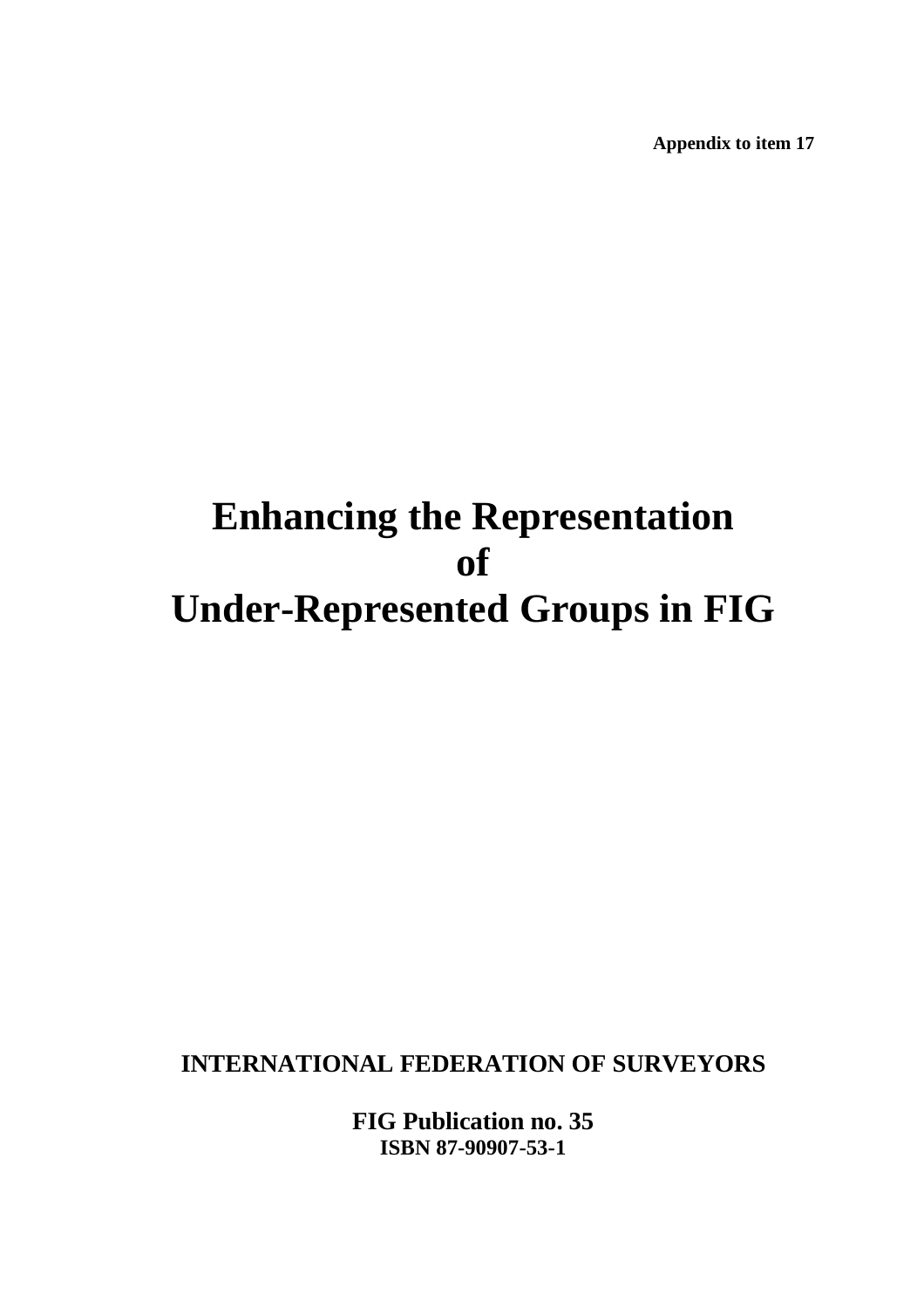# **Table of Contents**

# **Preface**

## **1. Introduction**

- 1.1 Why this policy document?
- 1.2 Why deal with Under-represented Groups in FIG

## **2. FIG and Gender**

- 2.1 FIG's work on gender
- 2.2 Why gender perspective is important for FIG
- 2.3 Women in the surveying profession
- 2.4 FIG Gender Policies

## **3. Students and minorities in FIG**

- 3.1 Why students' and young surveyors' involvement is important in the FIG Students' and Young Surveyors' Involvement Policies
- 3.2 FIG Students' and Young Surveyors' Policies
- 3.3 Why minorities are important in the FIG Minorities Involvement Policies
- 3.4 FIG Minorities' Involvement Policy

## **4. Recommendations**

- 4.1 Hosts of Congresses, Working Weeks and Regional Conferences
- 4.2 Member Associations
- 4.3 Academic Members
- 4.4 Commissions
- 4.5 General Assembly
- 4.6 Council

# **Appendix**

## **Good Practice Approaches**

## **Case Studies and Good Practices in Associations**

- The American Congress on Surveying and Mapping (ACSM)
- The UK Institution of Civil Engineers (ICE)
- The American Society of Civil Engineers (ASCE)
- German Association of Surveying (DVW), Society for Geodesy, Geoinformation and Land Management

## **Case Studies and Good Practises as Universities**

- Affirmative Action South African Case Study
- Addressing Gender Imbalance through Equal Opportunity Policy Australia
- Encouraging Girls and Young Women to Choose a Technical Career German Case Study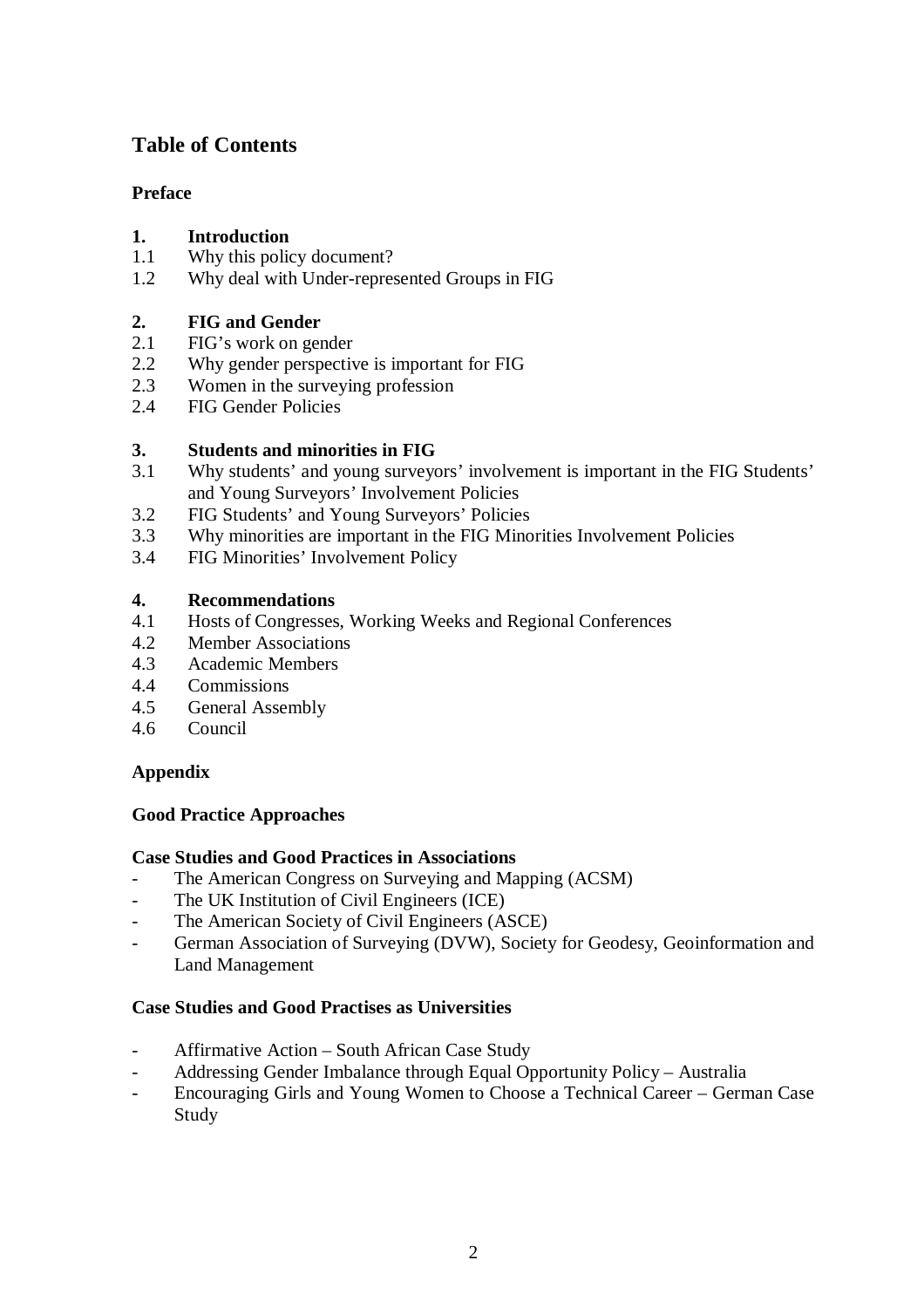# **Preface**

The International Federation of Surveyors (FIG) has been worried how to get women, students, young surveyors and other under-represented groups better integrated in the work of the Federation. This includes from FIG point of view participation to events, commission work and other activities. However, the integration is even more important for the surveying profession and the representatives of these groups themselves. Without young professionals and by keeping the profession attractive there will be no future for any profession. This applies also for surveying.

Together with cultural and language issues the problem how to get under-represented groups better involved in the FIG activities has been on the main focus of the Federation for the last ten years.

In 1996 FIG established a Task Force on Under-represented Groups in Surveying to discuss these issues and to create FIG policy on this topic. The Task force has been active during the past ten years first as a task force and for the last four years as a joint Commission working group. The group is publishing a quarterly newsletter addressing many important topics, describing good practices and introducing profiles of surveyors that have been pioneers in our profession. In addition the group has made proposals how to assist young people to attend our conferences and further by organising sessions and special meetings for women and young surveyors at the events and by this bringing new platforms for communication within the Federation.

For the whole time the Task force and working group has been chaired by Ms. Gabriele Dasse from Germany, who has been very devoted to these topics and promoting the role of under-represented groups in surveying.

This report is prepared by the working group and some additional experts and it includes recommendations and findings of the Task force and working group for the policy of FIG in enhancing the representation of under-represented groups in FIG. The FIG Council has decided to bring this report to the General Assembly for endorsement an FIG policy document.

I want to express my special thanks to Ms. Gabriele Dasse, Chair of the Working Group, along with following experts: Clarissa Augustinus, Clara H. Greed, Boo Lilje, Tommy Österberg, Dory Reeves, Siraj Sait, Jennifer Whittal and Wendy J. Woodbury Straight for their contributions to this report.

Univ. Prof. Dr.Ing. Holger Magel FIG President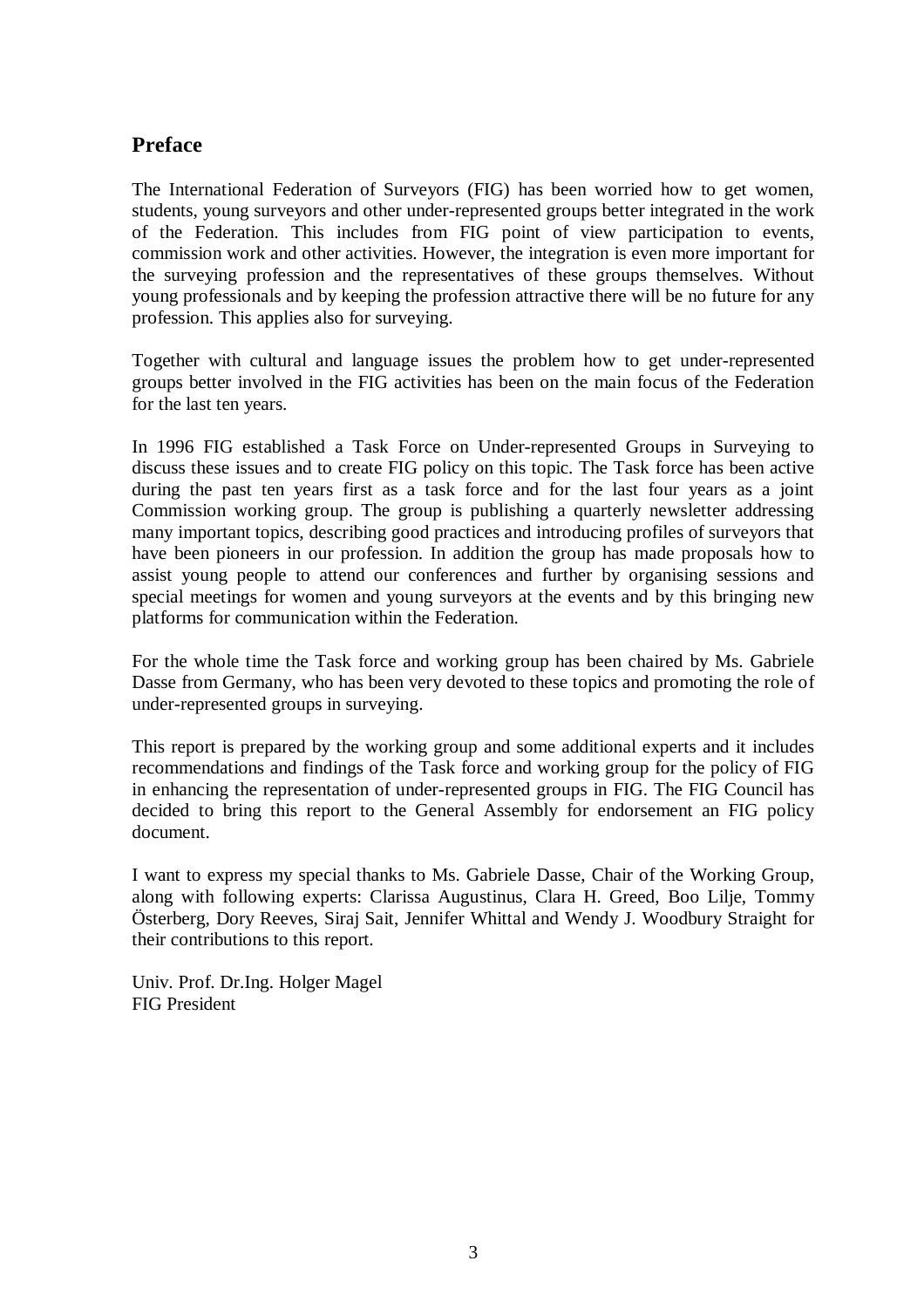# **1. Introduction**

## **1.1 Why this Policy Document?**

The International Federation of Surveyors (FIG) is an international, non-governmental organisation whose purpose is to support international collaboration for the progress of surveying in all fields and applications. Since its creation in 1878, FIG has expanded its activities and developed its long term strategies in order to meet the challenges faced by the surveying profession as well as the needs of the markets and the communities they are serving. International recognition of FIG's role is evident in its partnerships with international professional organisations, particularly in surveying disciplines and UN agencies.

FIG recognises that markets for surveyors' services are constantly changing and so too are the demands on its practices. Initiatives such as equal opportunities, recognition of diversity, gender mainstreaming and encouraging youth have been evident in the reform of other professional bodies and international organisations across the world. FIG too has been conscious of the need to continually embrace pluralism and inclusivity. Through its member associations, affiliates, corporate and academic members, FIG envisages itself as a truly representative global organisation which welcomes into its fold all eligible members and creates a conducive environment for dialogue, professional development and implementation.

This policy document is aimed at enhancing the opportunities for under-represented groups in FIG with particular focus on gender, youth and minorities. They do not specifically deal with substantive issues relating to access to land or rights for these groups which are discussed in other FIG publications but are more concerned about strengthening the role and participation of these groups within FIG and in its activities. The policy document has emerged from the work of the FIG Task Force on Under-represented Groups (1996-2002) and continuing work of the Joint Commission Working Group 1.5 on Under-represented Groups in Surveying. They are a result of consultations and the efforts of a number of experts and contributors, led by Gabriele Dasse of Germany, as credited at the end of this document. This policy document is comprised of four sections and good practice approaches. Thus, the first section provides the introduction and a statement as to why FIG is committed to enhance the participation of under represented groups in its activities. The second section identifies FIG's interest in gender participation and its policy responses. The third section deals with the under-representation of youth/students and minorities in FIG. In the fourth section, recommendations of the Task Force are outlined. Good practice approaches from around the world are provided as an appendix.

## **1.2 Why deal with Under-represented Groups in FIG**

The work of FIG depends on a relatively small number of surveyors considering the fact that FIG represents about 230,000 persons in the surveying profession world wide. Internationally, active surveyors in FIG are overwhelmingly male and in the higher age bracket. The limited number of young men and women engaged in the work of FIG is of concern, as is the lack of participation from associations in countries which are financially less developed.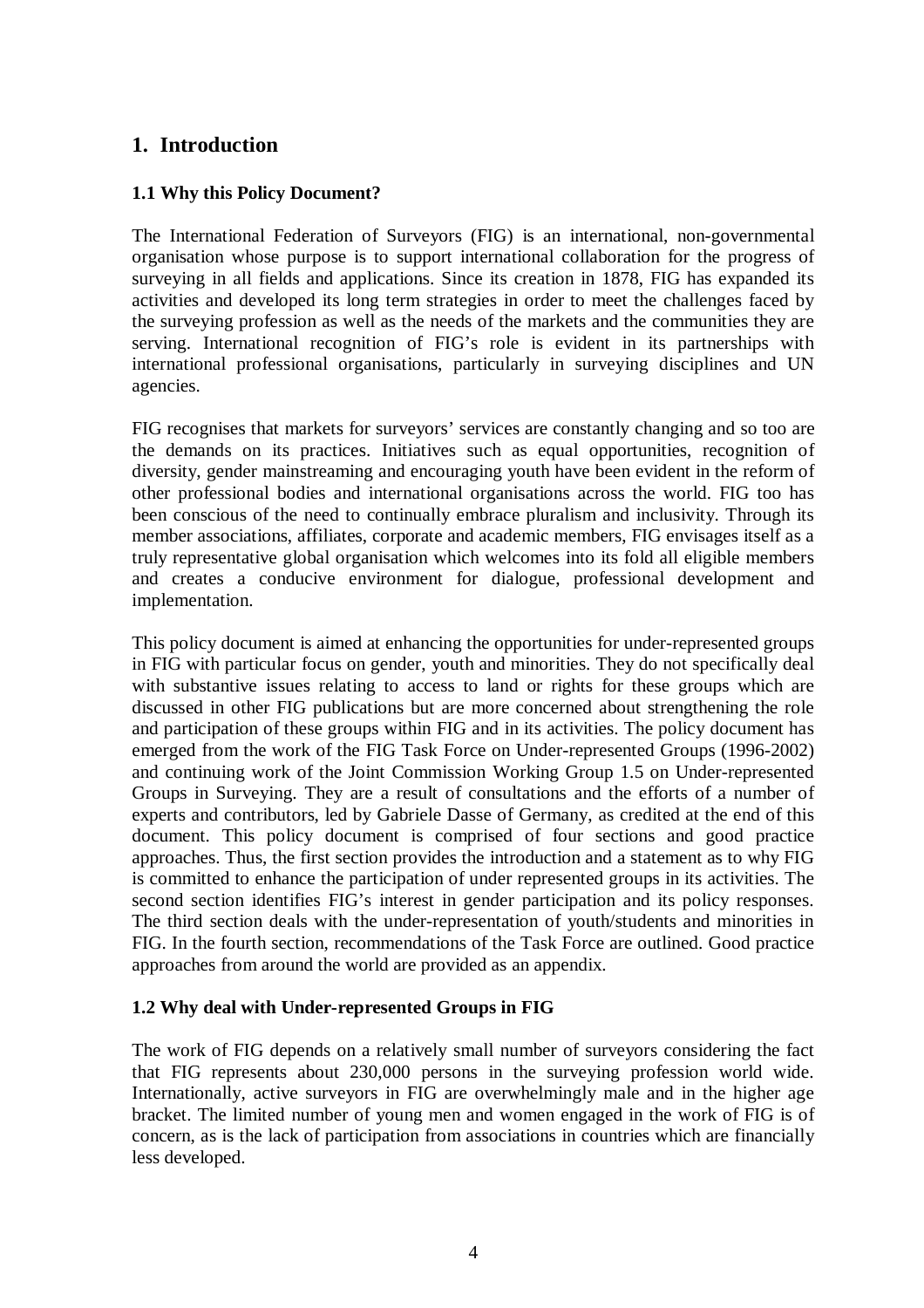FIG has been working on policies on becoming more inclusive and broad based. The Task Force on Under-represented Groups was established in Buenos Aires in 1996 in response to concerns from the Commissions, the Council and the General Assembly. It focused on under-represented groups like women, students, young surveyors and various cultural groups which were not actively involved in FIG activities and strategies. The task was to enable better opportunities for these groups to participate in the international consultations in the field of surveying.

The Task Force, thus, was established to encourage women and young surveyors to participate in national associations and FIG and specifically to consider recommendations for enhancing professional development opportunities for women and young surveyors, encouraging equal opportunities for individual members within FIG, irrespective of gender, native language or other cultural characteristics, facilitating professional contacts for women and young surveyors, as well as for linguistic minorities, within the FIG community.

The time span of this Task Force was limited and ended in 2002 with the FIG Congress in Washington. However, the efforts of FIG towards achieving these objectives continue. The Joint Commission Working Group 1.5 on Under-represented Groups in Surveying has been continuing the work of the Task Force.

The terms of reference of the Working Group are as follows:

- **Survey the role of minorities in the world of surveying and the benefits of diversity.**
- **Analyse the present status of under-represented groups and highlight good practices concerning the support of under-represented groups in FIG member associations, in professions and at universities.**
- **Enhance fair competition for minority groups.**

# **2. FIG and Gender**

## **2.1 FIG's work on gender**

In the past decade, FIG has been increasingly turning its attention to making its activities more gender sensitive and better targeted towards improving women's access to land. In many parts of the world, women have limited access to property and especially land. This is partly due to customary rules, customs and tradition. In traditional tenure systems, women's access to land is usually dependent on a man, husband, father or some other relative. If the husband dies or if the marriage is dissolved in some other way, women can loose the right to the land and property they have acquired in a marriage and the land they have cultivated. Some jurisdictions do not recognise equal access to property between men and women.

Many countries have modern constitutions that recognise equal rights to land and property for men and women. However, traditional rules are still strong and the modern legislation is seldom implemented in reality. The limited rights that women have to property are in contrast to women's contribution to production. In many countries women have the main responsibility for the cultivation of the soil. Women are also very active in business. In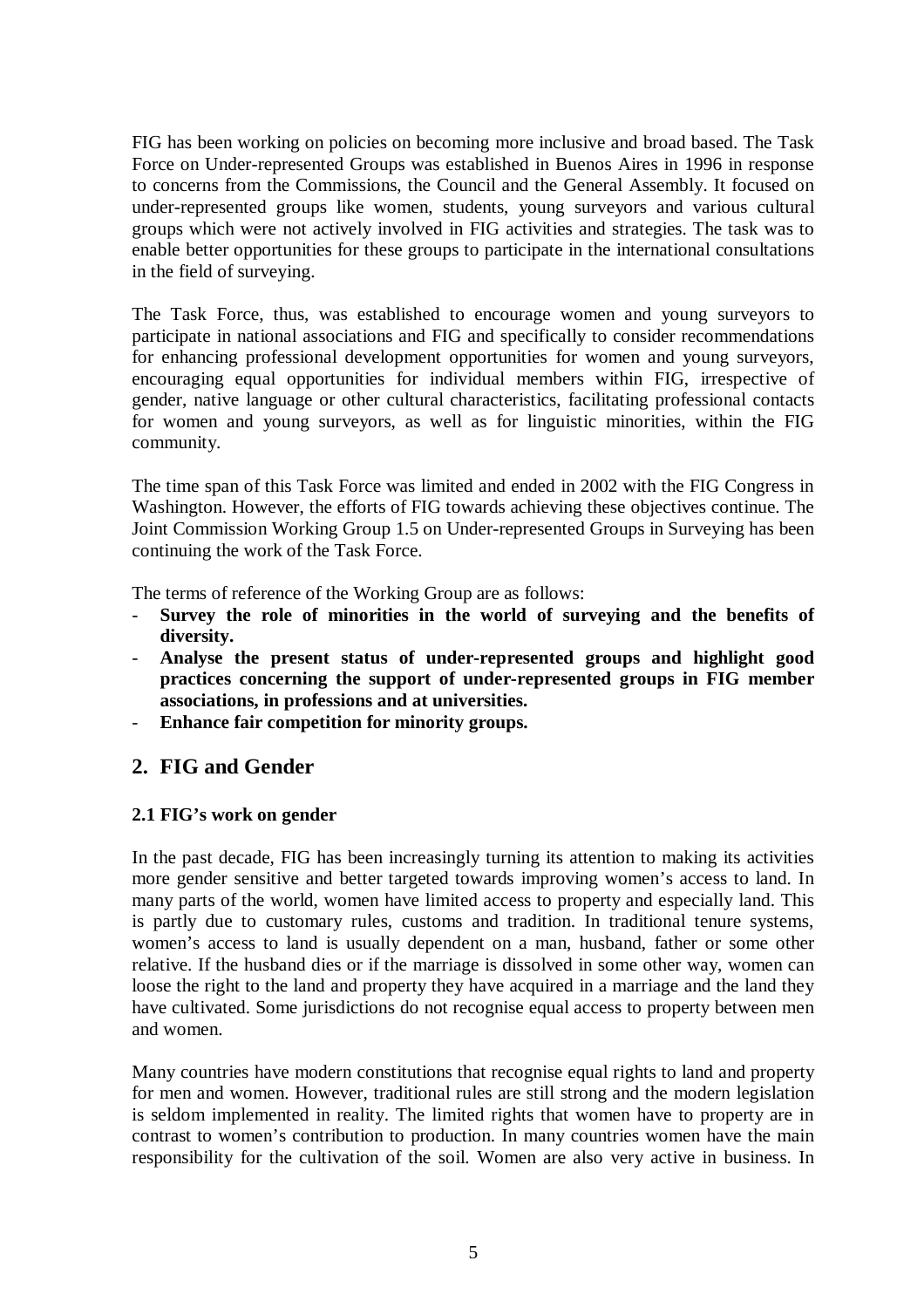most countries, women are underrepresented in decision/making bodies in both private and public organisations. The existing situation in these respects is not acceptable; neither from the point of view of human rights, nor from the perspective of economic and social development.

Land surveyors and land administrators can contribute to change the situation and strengthen women's rights. In order to do so, land surveyors and land administrators need to be aware of the importance of the problem. When aware, land surveyors and land administrators can contribute by always applying a gender perspective to their professional work. When participating in development projects, they can work with improvements of legislation or methodology or in their daily practice to serve women and men.

The International Federation of Surveyors (FIG) issued in May 2001 (No 24) a document entitled "Women's Access to Land - FIG Guidelines. The document intended to make land surveyors and other land administrators aware of the situation in the world in regards to women's access to land and other property and to provide guidelines on how professional surveyors and land administrators can contribute to strengthen equal access among women and men to land and property in different jurisdictions. Surveyors and land administrators have an impact on land tenure systems worldwide. This implies that the profession also has a special responsibility to society. As the land tenure issues grow increasingly more complex and become more diverse, the profession has a responsibility to know more about the issues and to do more to ensure that the systems for administering property rights serve all societies well.

## **2.2 Why gender perspective is important for FIG**

Measures and activities of FIG have in the past been mostly taken from groups which have historically been well-represented in FIG – western, white males. This could be a consequence of the needs of under-represented groups not being adequately considered. Equality and equal opportunities for all should include approaches which remove obstacles to the effective participation of all groups. Lack of access for under-represented groups leads to valuable knowledge and resources of these groups being overlooked. Diversity is an advantage, and is increasingly important as surveyors are increasingly expanding their practices into global markets.

The promotion of equality and equal access must not be confused with the simple objective of balancing the statistics: It is a question of promoting long-lasting institutional changes in organisations like FIG. An example is in gender mainstreaming, which engenders deep and lasting change and provides a win-win situation for all sides. Gender mainstreaming recognises diversity between genders; it also cuts across other kinds of differences, for example ethnicity, class, disability and age. Gender mainstreaming is not merely about adding a "woman's component" or even a "gender equality component" into an existing activity. It goes far beyond increasing women's participation and requires bringing in the experience, knowledge, and interests of women and men to bear on the development agenda.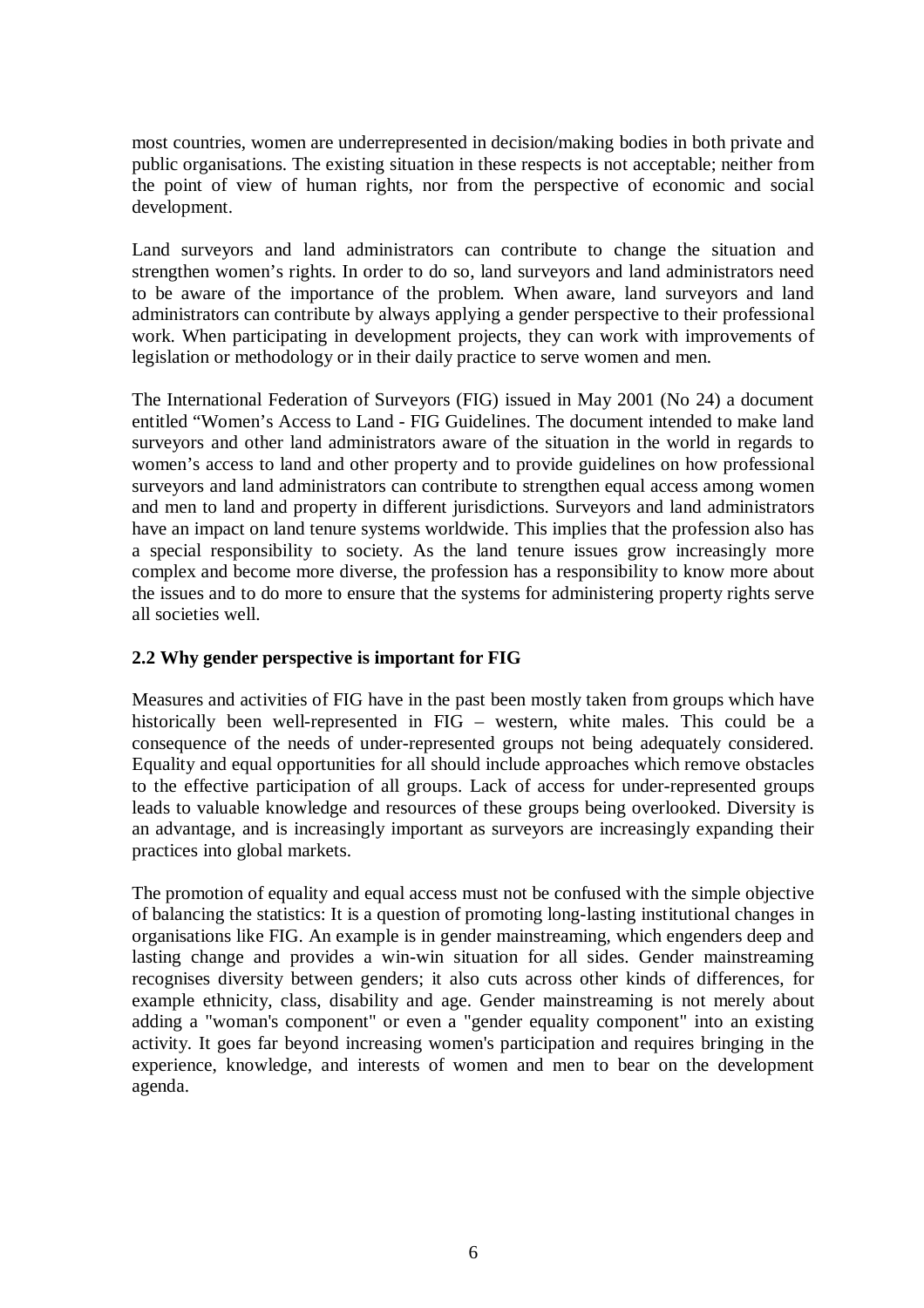#### **2.3 Women in the surveying profession**

There is undoubtedly growth in the numbers of women entering surveying quantitatively, but qualitatively a range of problems remain particularly relative to other professions. Overall, there seems to be a vast gap between a few exceptional women and the rank and file of women in surveying. The number of women surveyors in the United Kingdom rose from 5% in 1990 to 10% in 2004; women architects increased from 4% in 1984 to 10% at present. This is not as impressive as in other professions, for example law, where women lawyers who comprised 6% of the profession in 1974 now account for 40%. One of the fundamental problems is getting women into the professions in the first place. For example, a Europe-wide project is being undertaken, which in the UK is entitled 'JIVE' (Joint Intervention Project) which is aimed at increasing the numbers of women in the construction industry

The Royal Institution of Chartered Surveyors, UK recently commissioned research entitled Raising the Ratio (RICS Business Journal, April 2004) that investigated equality issues that needed to be addressed. These included low recruitment and retention rates, less chances of promotion and unequal conditions of employment relative to men. According to an article in Property Week (28.5.04) only 55% of those completing RICS surveying degrees go on to become fully qualified surveyors with women disproportionately dropping out. Those women who do persevere find that their salaries are, on average, 27% lower than those of men, according to the RICS survey findings.

Whilst women are concerned about unequal pay, according to Raising the Ratio, many are more concerned about gaining better conditions of employment, than simply money. Even when women seem to be receiving the same salary they may still find they are discriminated against in respect of the payment of bonuses, expenses and other benefits. For example many women wanted more flexibility in terms of hours in order to establish a better 'home/work' balance. Women may also report a hostile, sexist, male, macho office environment. A long hours culture predominated, in which working late into the evening, or even overnight was seen as good practice and a sign of commitment. Instead women would rather 'work smart' rather than 'work long'.

## **2.4 FIG Gender Policies**

FIG recognises that gender equality and equity are matters of fundamental human rights and social justice and a pre-condition for sustainable development within the profession.

FIG acknowledges that working with a gender perspective means analysing and understanding the different roles and responsibilities, relationships, needs and visions of women and men (as well as other relevant differences such as those between ethnic groups, classes, disability and age).

FIG's goal of mainstreaming gender equality and women's rights into all activities implies that the policy document has to be proactive regarding equality between women and men and also with respect to ethnicity, class, disability and age in all areas of its activities.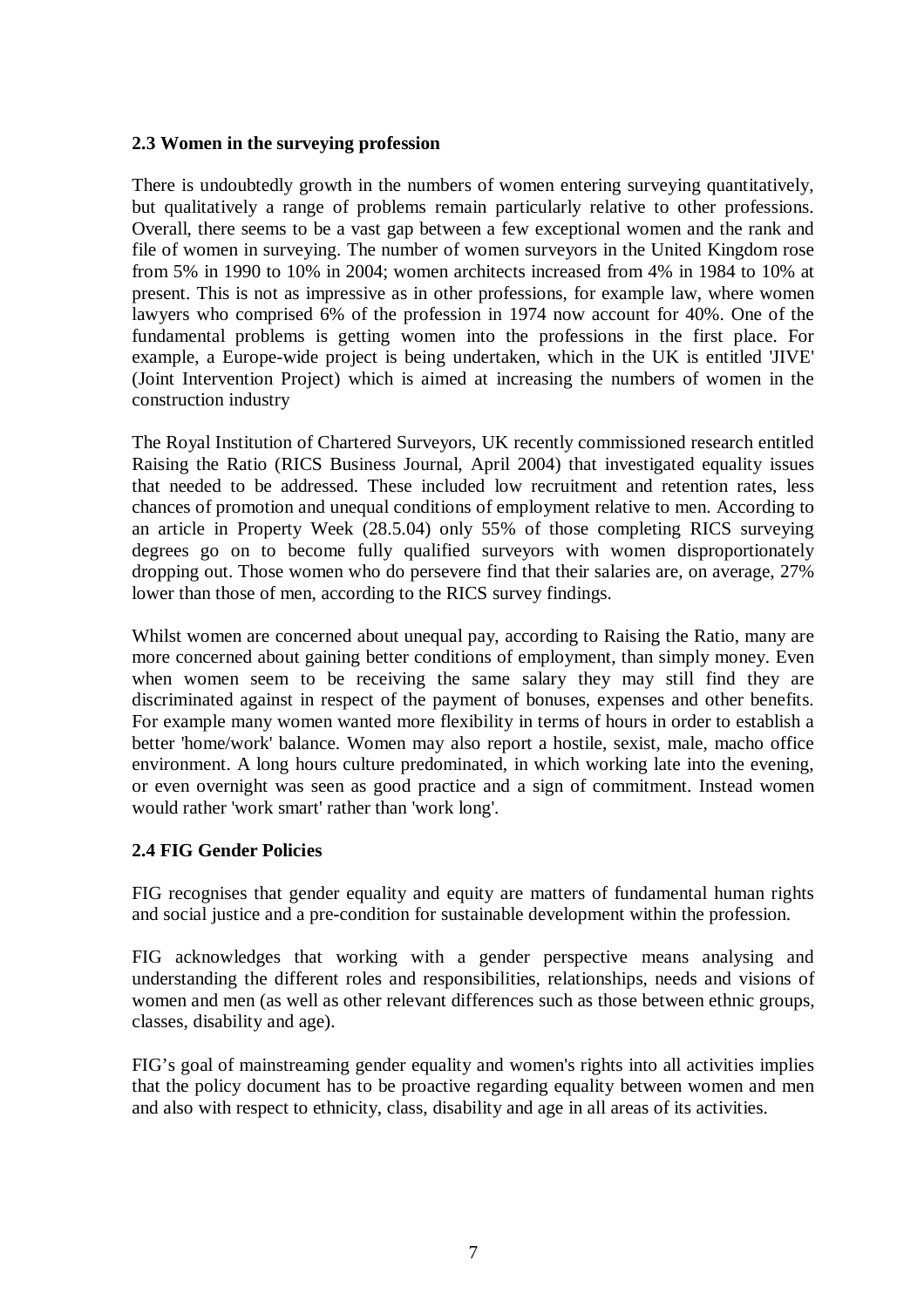All levels and bodies of FIG will routinely incorporate a gender perspective into the development of policies, programmes and activities. All levels and bodies of FIG will develop mechanisms for ensuring this takes place and will identify entry points and opportunities to enhance the situation of women within the work of FIG.

FIG will carry out gender based evaluations concerning the participation of women and men in FIG.

#### **Women Entering the Profession - Canadian Case Study**

As a professional body and as individual surveyors we want to be seen as "modern" and that means behaving in such a way. Young women considering our profession will want to know that they will be included and respected. At both the individual level and the organizational level we can ask ourselves if our speech and actions reflect our desire to say truly "the profession is wide open to women." We should all ask ourselves if geomatics is a profession to which we would be proud to include our sons and daughters.

J. Anne Cole, Northern Regional Surveyor, Ministry of Consumer and Business Services, Government of Ontario, Canada: Recruiting the Best and the Brightest - Reflections from a Personal Perspective, FIG Under-represented Groups Newsletter 3/05.

# **3. Students and Minorities in FIG**

#### **3.1 Why students' and young surveyors' involvement is important in the FIG Students' and Young Surveyors' Involvement Policies**

FIG represents an important international dialogue and synergy in developing the surveying profession. Thus, students who are future professionals would benefit from being connected to the organisation and to be exposed to global perspectives at an early stage of their studies. FIG offers students a possibility for the students to develop a professional commitment, a chance to meet people of the same age in the same situation and a chance to meet experienced colleagues. A gathering of students connected to FIG would begin the process of establishing a professional and social network with personal contacts amongst the next generation of surveyors. It will also enable networking of new friends and future fellow workers.

Another aspect of the meetings between students from different countries is the potential of exchange studies. It is easier to establish a contact with a university abroad if personal contacts are already made. The experience of exchange studies brings personal development and understanding for different cultures, which will be important in their future work as a surveyor.

Moreover, to encourage survey students' and young surveyors' participation in an FIG Congress or Working Week is a stimulant to FIG and brings important rejuvenation to the organization. Active participation of the next generation in FIG activities is very important for the future for all professions connected to the organization. Students and young surveyors involved in FIG who do not meet all the needs of today, will be tasked with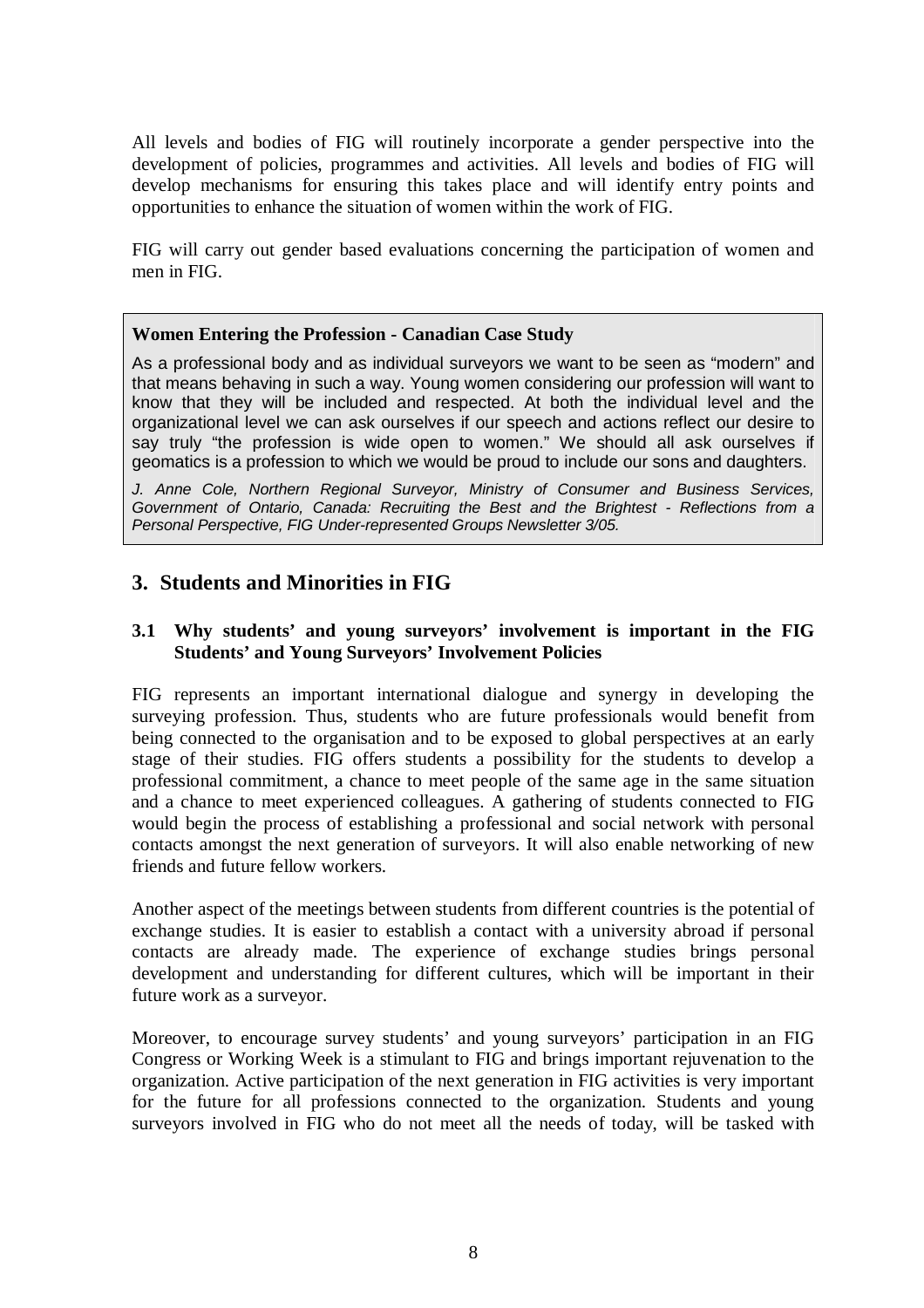meeting the challenges of tomorrow. Exposure to an international organisation such as FIG can only promote their development and thus the strength of the profession.

## **3.2 FIG Students' and Young Surveyors' Policies**

FIG recognises that students and young professionals develop solutions to tomorrow's professional challenges, and with their special creativity and idealism can make a significant contribution to FIG.

FIG encourages students and young professionals to participate within FIG.

FIG will identify the problems facing youth within and particular to our profession, and will prepare proposals for solving those problems with the participation of young people through their formal and informal structures.

FIG will evaluate and implement such proposals.

FIG will promote international co-operation for students.

## **3.3 Why minorities are important in the FIG Minorities' Involvement Policies**

More than 100 countries are represented in FIG and it has emerged as a global network of surveyors from around the world. In the past years, FIG has organised international conferences, symposiums and working weeks in different parts of the world including China, Thailand, South Korea, Columbia, Egypt, Morocco, Turkey, Ghana, South Africa and Kenya. However, the core membership and activities of FIG are still often perceived to be generated by a small minority of white males who dominate the FIG higher management. There is a lack of full representation of linguistic and cultural minorities as well as those from countries with limited financial resources in the FIG. This lack of diversity and representation could affect not only the credibility of FIG as a truly inclusive international organisation but also its ability to develop cross cultural dialogue and its capacity to work effectively in all parts of the world.

In carrying out several of its objectives, FIG needs to further intensify its efforts to bring into the fold minorities from other linguistic, cultural and other backgrounds. Only then, can the FIG mission be achieved through acceptance and implementation of its standards at national levels. The interest in FIG activities from various cultural, linguistic and regional backgrounds represents a significant opportunity for FIG to expand, but this cannot be taken for granted. FIG will have to be proactive and take affirmative action to ensure that different sections of the international society are effectively represented. While upholding its emphasis on quality and merit, it will have to further develop a corporate environment and culture within which the participation of all groups is encouraged.

The 'diversity' agenda includes a wide range of considerations and personal characteristics, including age, race, sexuality, religion and social class, as factors that need to be taken into account in equal opportunities programmes. The danger is that 'women' and for that matter 'gender' have to compete with these other issues. But this is a false division: because gender issues, and women's rights in particular, should cut across and over-arch all these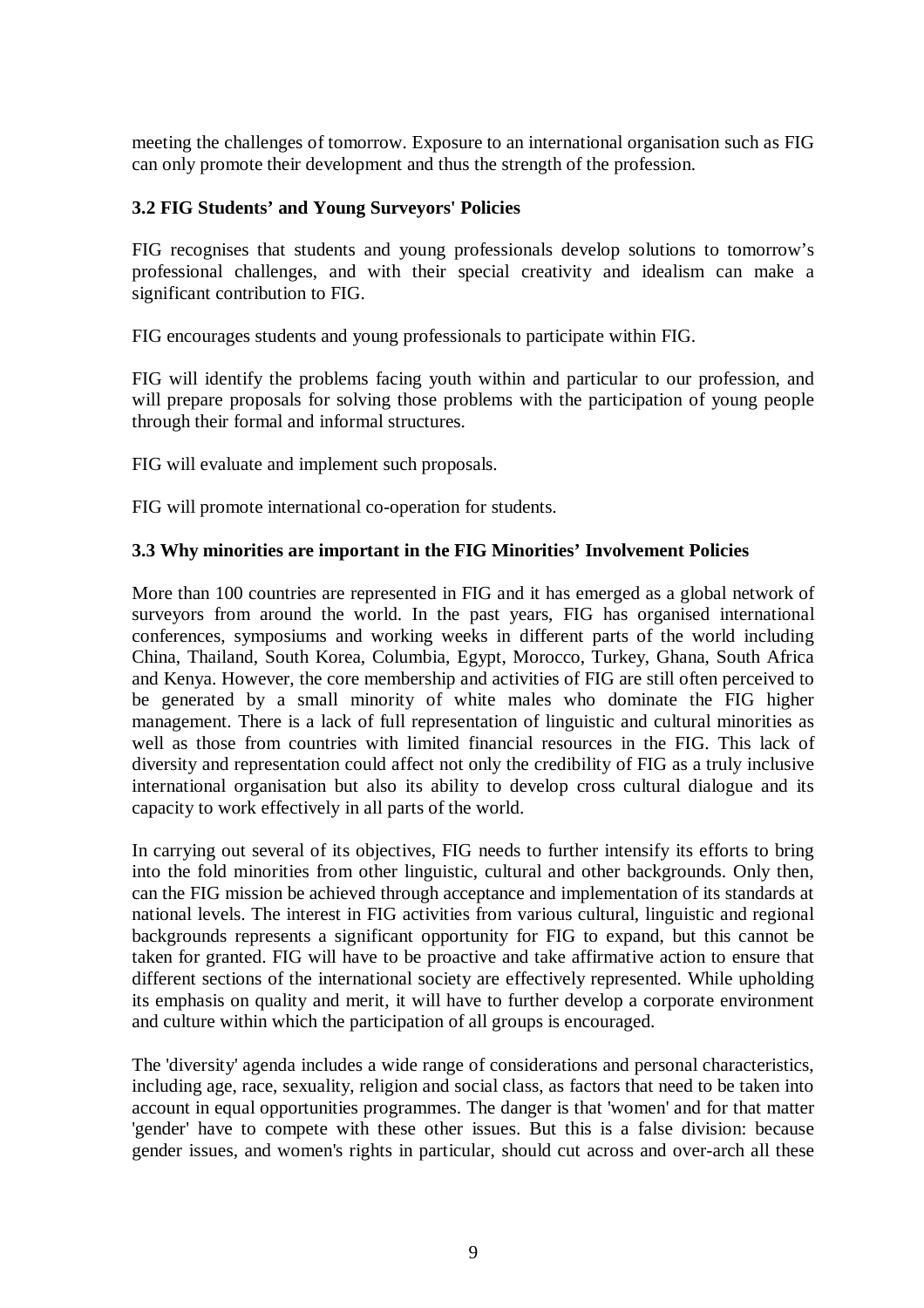other issues. This is particularly true of ethnicity, as it seems that the surveying profession has difficulty coping with people who are both female and black, whereas they are more accustomed to dealing with black males who, traditionally, have held low status and manual work jobs on building sites.

As for disability, that is usually viewed as a reason for leaving the profession not joining it! But new requirements under the Disability Discrimination Acts have resulted in more disabled surveyors, architects and designers being employed if only to 'audit' the access aspects of a building. But other minority groups do not solely consist of men, in many cases they are the majority of their group, for example in the case of Afro-Caribbean people in Britain. So it would seem that the next challenge for the surveying profession and wider construction industry is to recruit from a wider demographic base, and 'to juggle all the diversity balls in the air at once without dropping women'.

#### **Ethnic under-representation UK Case study**

Ethnic minority individuals (in the UK) compose far less than 1% of membership of the professional bodies in construction. Whilst some construction organisations have welcomed and supported ethnic minority professionals, from the research it is clear there are problems to be addressed, not least the images and attitudes held by some within the industry as to the perceived place and role of minority individuals within the industry.

Clara H. Greed, Ethnic Minorities in Construction in Britain: Exclusion or Inclusion, FIG Underrepresented Groups Newsletter 4/00.

## **3.4 FIG Minorities Policy**

FIG recognises that in order to be a fully representative, international and effective organisation, it must undertake proactive steps to ensure greater participation of cultural and linguistic minorities, particularly from countries with financial constrains and incorporate their perspectives.

FIG acknowledges that being an inclusive organisation requires that the principles of equal opportunity, respect for diversity and a corporate culture that is cross-cultural, fair, transparent, open and encouraging is embedded in its work.

All levels and bodies of FIG will routinely consider ways to enhance the participation of linguistic, cultural minorities and those from countries facing financial constraints. All levels and bodies of FIG will develop mechanisms for ensuring this takes place and will identify entry points and opportunities to enhance the participation of minorities within the work of FIG.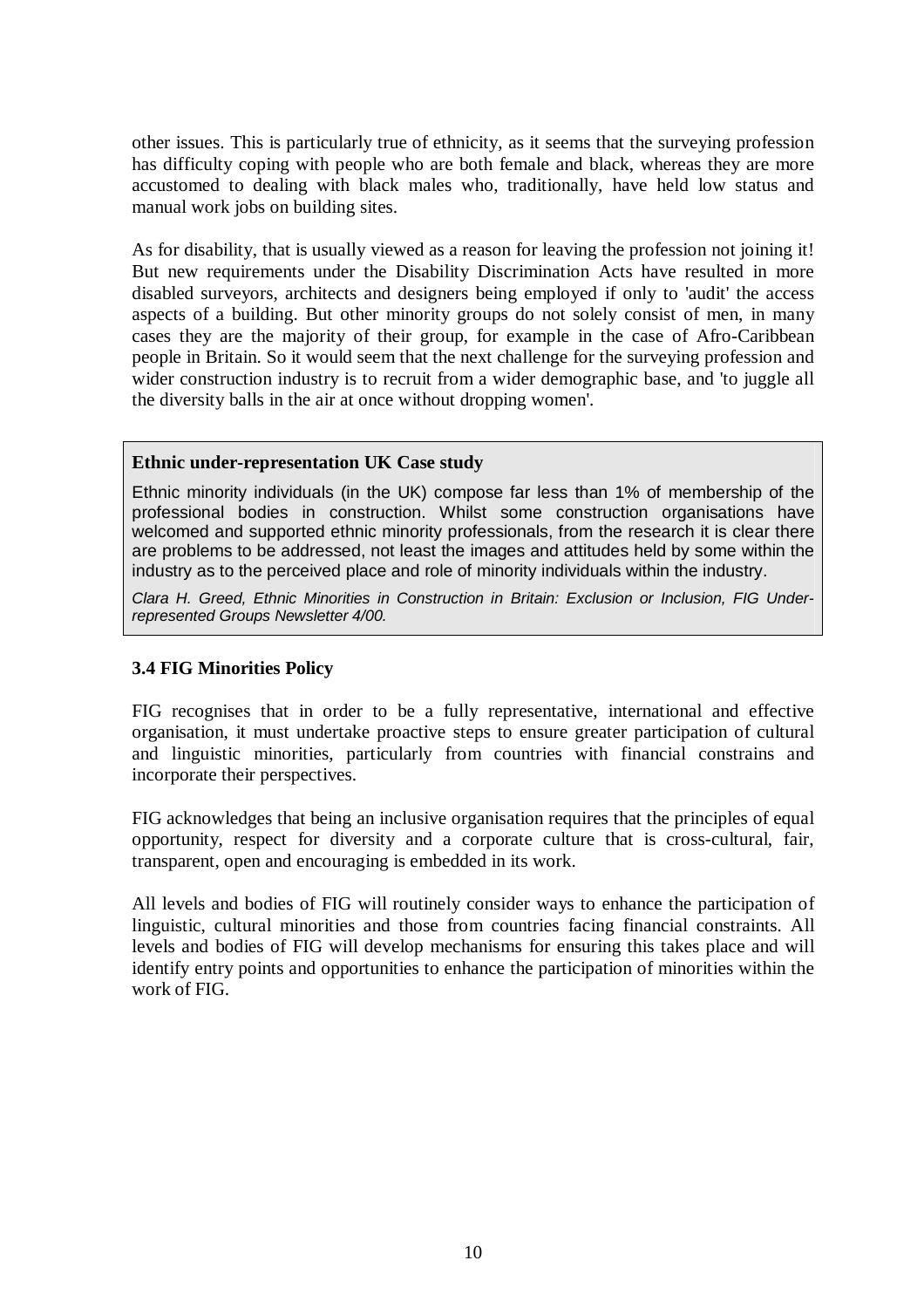#### **From Rural Informal Education to Professional Qualifications - Kenyan Case Study**

Bernadette M. Gitari is a professional Valuation and Estate Management Surveyor licensed to practice in Kenya, East Africa and has 23 years experience in this field. Her initial education was in rural education but she went on to professional qualifications. She learnt about FIG in the year 2001 and was able to attend the Conference in Washington DC in April 2002 and participated in the joint commissions on Gender and Underrepresented Groups. One of her main agendas as a member of the Institution of Surveyors of Kenya Council is to set up a body within the Institution that would cater to women's needs in terms of career development, for women in surveying, sensitizing those who would wish to join the surveying profession in Kenya, the need to network with other women in the surveying profession from other countries in the world as well as attending international meetings and forums on surveying.

'Personalities', FIG Under-represented Groups Newsletter 3/03

# **4. Recommendations**

The recognition of the importance of actively seeking greater participation and perspectives of women, students and cultural, linguistic minorities and those from under represented countries requires a review of existing FIG policies and action plans. Among the areas of focus should be gathering further information on representation at all levels (including working weeks and congresses) and their causes, encouraging fair competition for minority groups, gender mainstreaming, resources for supporting pluralism, moving towards a multicultural and gender balanced and democratically elected council, and dissemination of information in a manner that reaches a wider range of potential FIG participants.

During the past several years the Task Force and the Working Group have prepared a number of recommendations. Several of these recommendations were/are already implemented. The following is an overview of those recommendations.

## **4.1 Hosts of Congresses, Working Weeks and Regional Conferences**

FIG encourages the local organizers of the Congresses, the Working Weeks and the Regional Conferences to facilitate the attendance of young surveyors and students. The practice of Regional Conferences should be continued.

An evaluation of the participants concerning gender, age and Commissions is necessary to get more information about the participants of Congresses, Working Weeks and Regional Conferences and to implement targeted activities.

There is greater potential for local survey students to participate when an event takes place in their home country. A low fee for students should be fixed to facilitate the attendance of students.

The organisers should enable the attendance of 20 students to assist.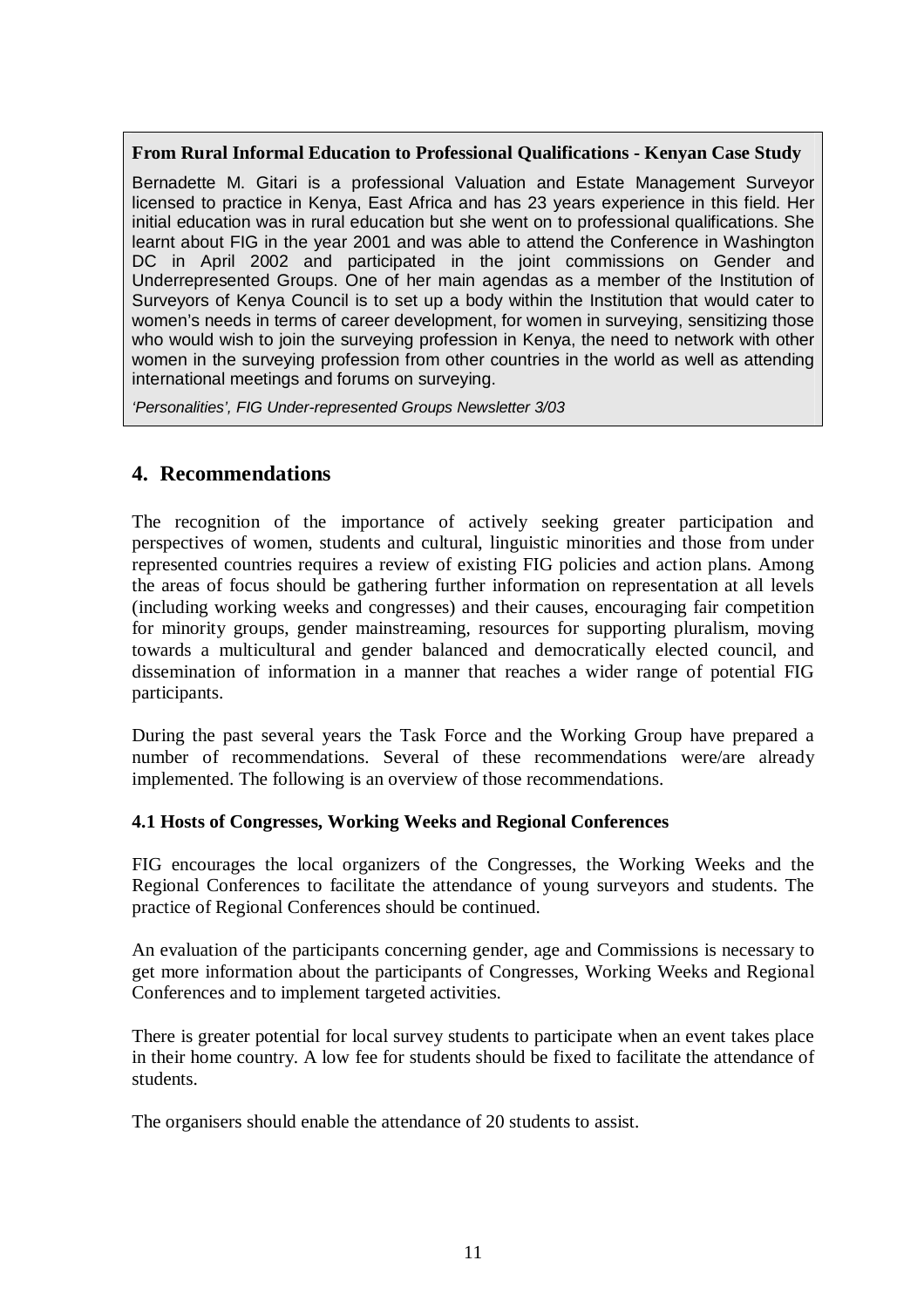Organisers should provide meeting points with tea and coffee or lunch to facilitate the contact of participants.

The organisation of a student's session should offer the opportunity to talk about experiences, differences between their educations and the possibilities to exchange studies. Organisers should enable Commission meetings or workshops during a Congress or Working Week for presentation of papers for under represented groups. This should be followed up by discussions in the main Commission meetings, including sessions dedicated to the issues.

Participation in the Task Forces or Joint Commission Working Groups meetings should be encouraged from a wider range of Commission participants, particularly those involved in core commission and management activities.

Hosts of Congresses, Working Weeks or Regional Conferences could possibly implement a symposium (Cadastre Day, Hydrographic Day, …) with simultaneous translation to facilitate the attendance of national participants when it is not possible to have a simultaneous translation for the whole event.

Speakers might have the possibility to present their papers in their own language, but in this case slides have to be translated into English, and a colleague provides the translation into English, along with the oral presentation.

#### **4.2 Member Associations**

Member associations play an important role to enhance the situation of under-represented groups in FIG. They may influence who will participate at Congresses, Working Weeks and Regional or National Conferences. Delegations should be balanced based on gender and culture.

The attendance of young professionals and students should be supported and sponsored. Member associations should be interested so that a surveyor of the future has a breadth of approach to his/her future profession.

Member associations should encourage the participation of under represented groups in the profession by directing funding to such persons to enable them to study surveying.

#### **4.3 Academic Members**

Another way for students to take part in FIG is through universities. The Universities could arrange suitable contests to find interested students, and sponsor their participation at the Working Week. To sponsor a student is a great chance for both the University and for the specific student. The student becomes an ambassador for the university, which leads to advertisement.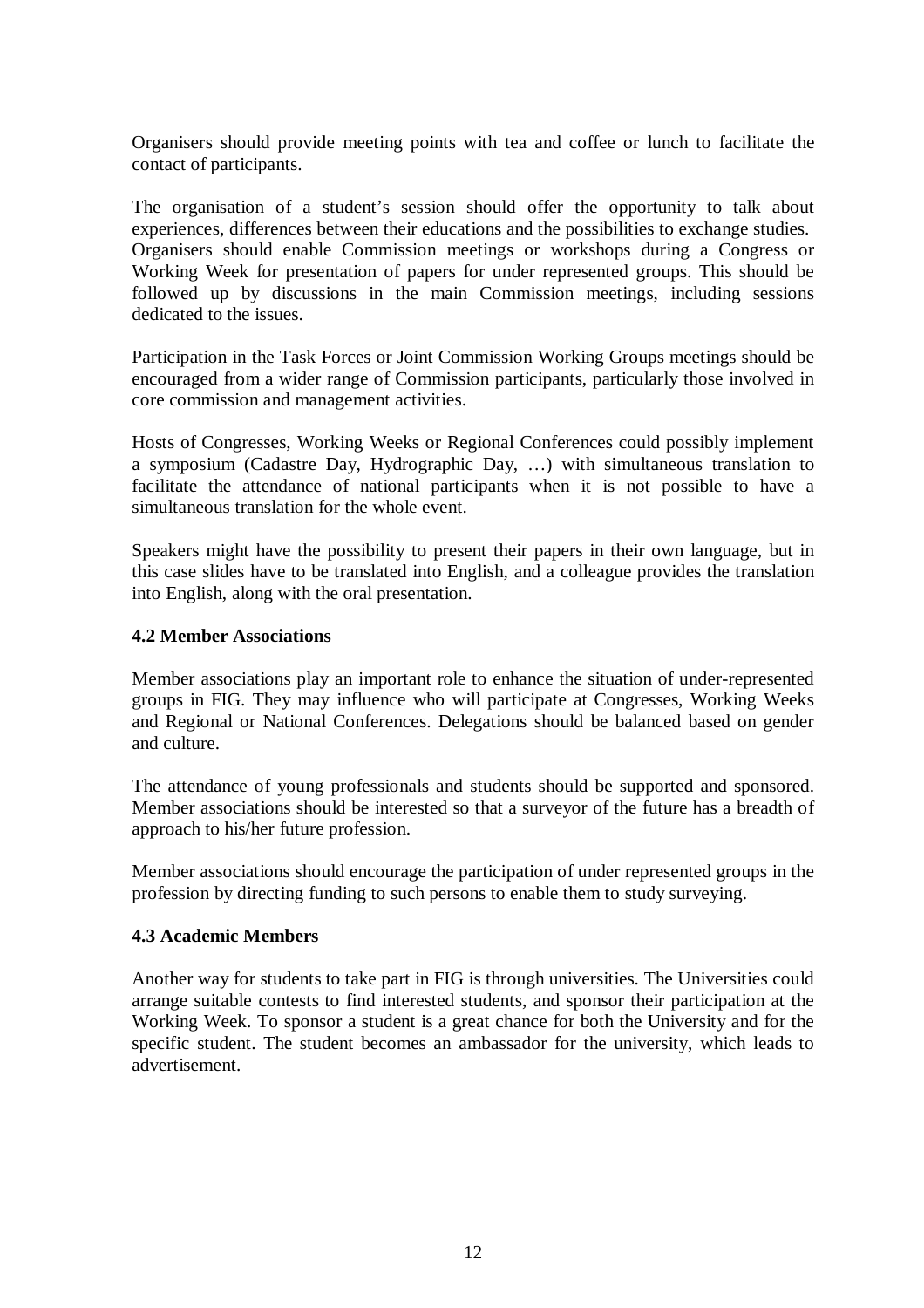#### **4.4 Commissions**

FIG's technical work is led by the Commissions. For national delegates as well as for corresponding members, Commissions should be a platform for an exchange of experiences and knowledge. Commissions should give information with topical homepages and newsletters and facilitate the attendance of Commission meetings.

There is a need for improved co-operation between universities and FIG. It is important to create a platform to maintain regularity in the co-operation because students are involved in the work only for a limited time. This platform could be the link between FIG and international students' organisations.

Another way of helping students to be part of FIG is if experienced members stand by students and become some kind of mentor. This mentorship would lead to pleasure for both the mentor and the student since they both can inspire each other. The student will come with new ideas from an educational perspective while the Surveyor inspires the student with knowledge and experience. The mentor and the student could have their contact during the year via e-mail for example and then meet during Congresses or the Working Weeks.

#### **4.5 General Assembly**

The General Assembly should implement gender mainstreaming to mobilise all general policies and measures specifically for the purpose of achieving equality by actively and openly taking into account at the planning stage their possible effects on the respective situation of men and women (gender perspective).

The General Assembly elects the Council members and Chairpersons. Besides a regional and cultural balance gender should also be taken into account.

For each official position within FIG a check should be performed before any candidacy is accepted, to verify that the candidate is able to speak English with the following feature: slowly, with a systematic accentuation of all syllables, carefully avoiding uncommon words.

Students seldom have the possibility to finance their participation in Congresses and Working Weeks. Some kind of sponsoring is necessary for the students to be able to join the meetings. Opportunities for scholarships should be encouraged e.g. through the FIG Foundation.

## **4.6 Council**

One of the Vice-President's main topics should be gender and youth policies. He or she will supervise the implementation of this policy document in FIG.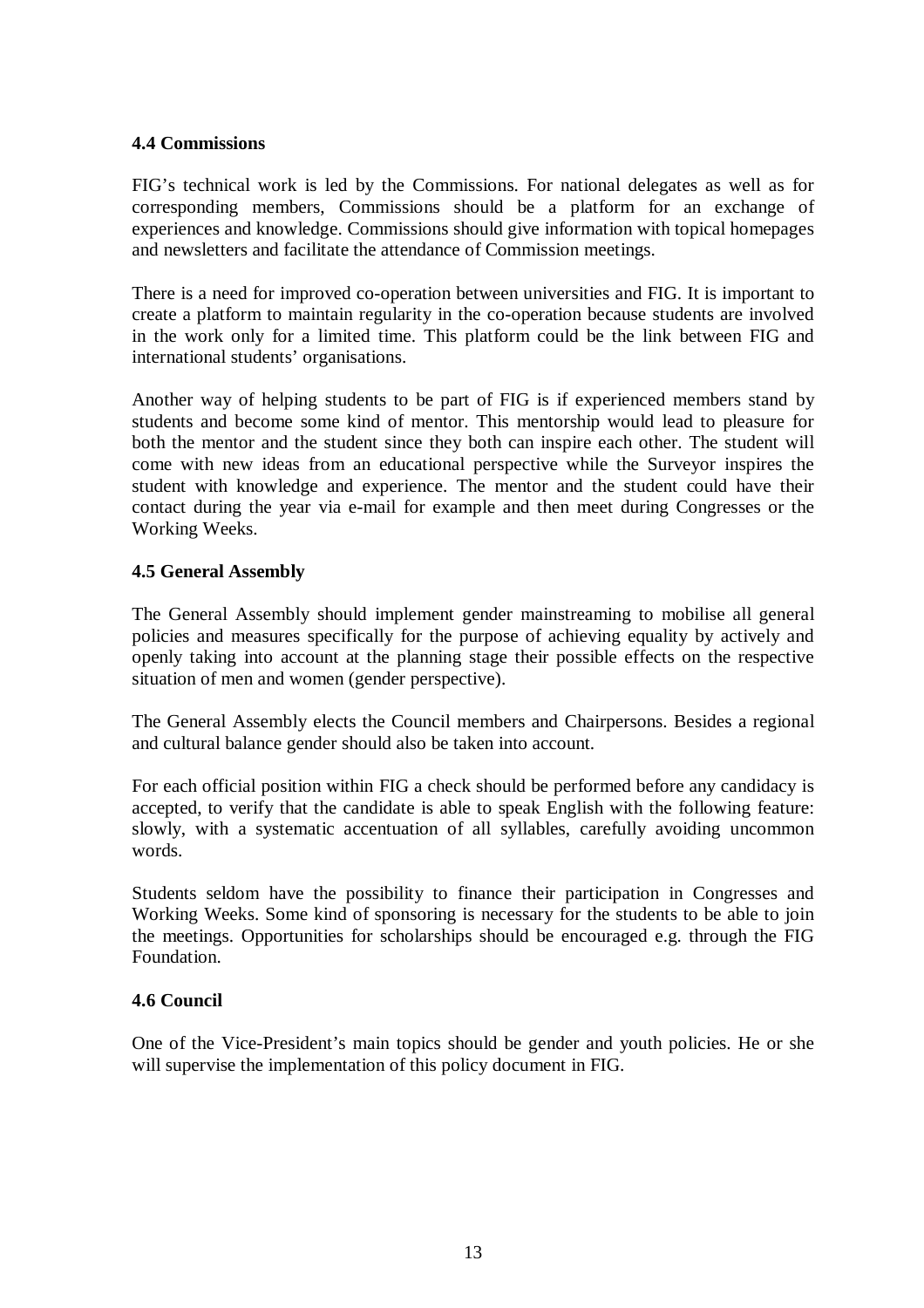## **Appendix**

# **Good Practice Approaches**

FIG has undertaken several initiatives, such as the quarterly newsletter promoting the participation and perspectives of women, youth and minorities, demonstrating its increasing commitment to diversity in representation and plurality in perspective. However, it can learn from case studies from surveying organisations around the world which provide good practices in this respect. In this section, examples of good practice from professional associations, public institutions and universities from a number of countries across the globe are showcased. It is not intended to be a representative sample, but rather a collection of experiences from countries in which FIG representation has been easy to obtain.

## **Case Studies and Good Practices in Associations**

**The American Congress on Surveying and Mapping (ACSM)** 

ACSM Student Chapters have been encouraged by the association at colleges and universities to support young people and new entrants to the surveying and mapping professions. Students also receive discounted membership fees, and discounted registration fees for conferences.

ACSM offers several college and university scholarships in a variety of areas. In the recent past, some scholarships have been designed by ACSM's Forum for Women in Surveying and specifically targeted to women students. To assist employers in finding well qualified candidates at the entry level, ACSM offers a career fair, which notifies students about job openings.

ACSM's Forum for Women in Surveying produced advertising guidelines for professional and technical publications to help eliminate discriminatory advertising in trade journals and exhibits. The Forum has also produced guidelines for professional and technical writing to help eliminate gender bias in technical and professional publications.

#### **The UK Institution of Civil Engineers (ICE)**

ICE has created an Equal Opportunities Committee (ICEFLOE) to promote differing backgrounds, skills, and abilities in the association. ICEFLOE has produced fact sheets and articles about flexible working, age discrimination, ethnic minorities, disabilities, and bullying.

To increase awareness of equal opportunities, ICEFLOE has (1) conducted a photo exhibition about real people in real careers, (2) arranged publicity about engineering and construction careers in women's magazines, (3) participated in an employers' forum on age discrimination, (4) sponsored radio coverage about engineering careers, (5) reviewed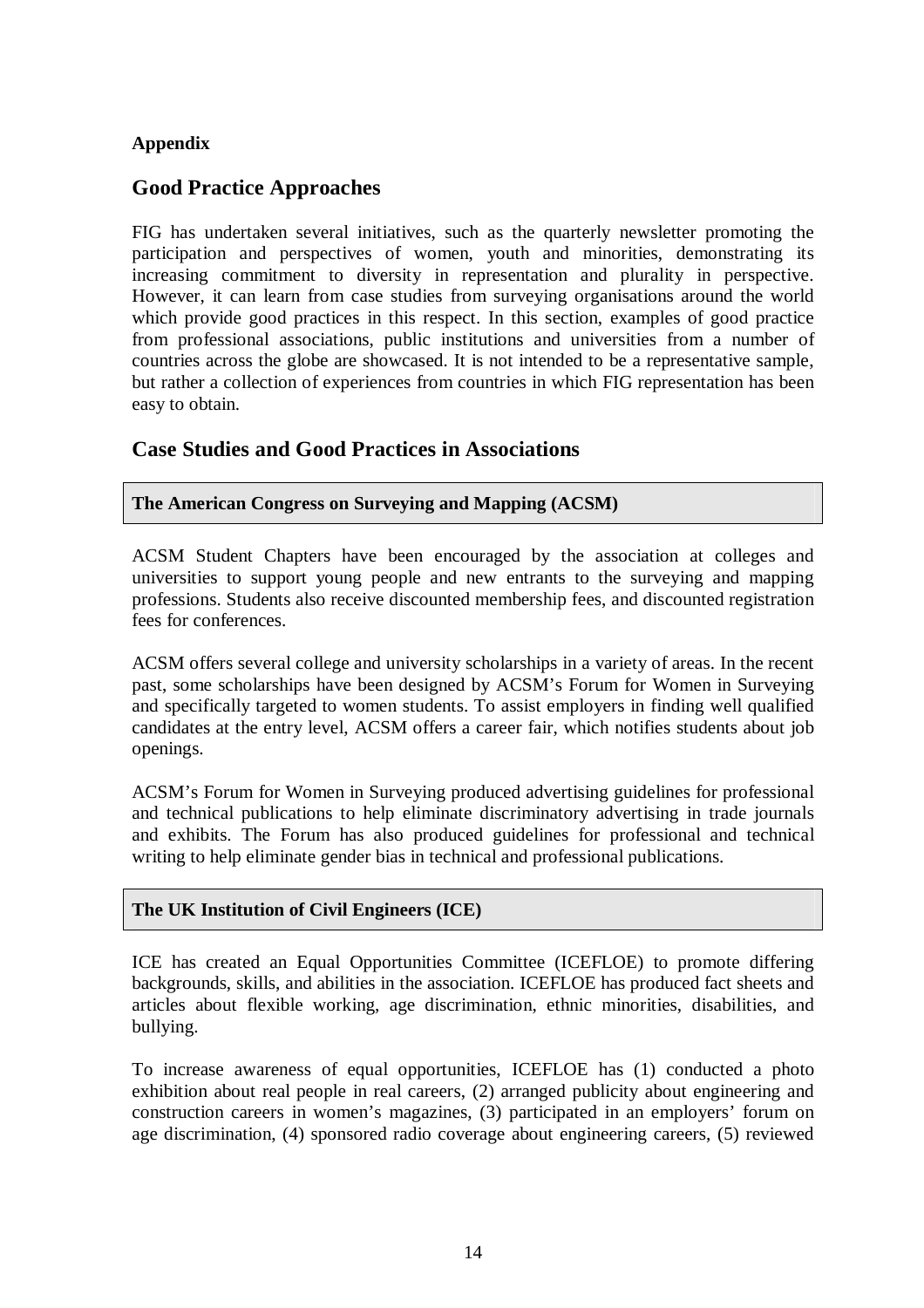disability access in key locations, (6) held on-line debates, (7) provided speakers for schools, and (8) held workshops and receptions.

ICEFLOE prepared a Diversity Monitoring Form for active members of the association to help reduce obstacles to equal opportunities. ICEFLOE also monitors ICE practices and policies. In order to research the need for equal opportunities and to reduce obstacles to equal opportunities, ICEFLOE has prepared a Skills Shortage Questionnaire. To support and encourage members of the association, ICEFLOE has provided personal responses to members' inquiries, and sponsored awards for diversity awareness and enhancement.

ICEFLOE has also collaborated with several other engineering and physics organizations, and with societies of non-English speaking engineers, and with engineers of various cultures.

## **The American Society of Civil Engineers (ASCE)**

ASCE seeks to promote the understanding and appreciation of diversity, particularly through its Committee on Diversity. The Committee was created to promote the proactive inclusion of various backgrounds, skills, and experiences to enhance opportunities within the profession. The ASCE committee has prepared links to diversify resources, programs, and tips. Included are tips for women and people of colour to engage others in diversity awareness.

The committee has prepared lists of leadership skills, and links to e-mentoring programs. As part of its outreach initiative, the ASCE committee has promoted the spread of diversity awareness to accreditation organizations for university and college programs in engineering and technology.

**German Association of Surveying (DVW), Society for Geodesy, Geoinformation and Land Management** 

To support women in the surveying profession and within the association, DVW established a Working Group "Women in DVW" in 1989. After seventeen years of work the Working Group now has a broad acceptance and is supported financially by DVW. The Working Group is linked to German Commission 1 "Profession".

"Women in DVW" built up a women's network in the field of the surveying profession and organises several activities during the annual INTERGEO, the German national congress and international trade fair, to promote and support women: "Women in DVW" is represented at the DVW booth in the exhibition area during the INTERGEO, which offers a good opportunity to get in contact with female and male colleagues. During several congresses "Women in DVW" arranged panel discussions and presentations with female aspects, for example "How to establish an Enterprise" or "Reform of the Curriculum at Universities." The network built up a database for mentoring. An annual weekendworkshop of "Women in DVW" was created to increase the network and to prepare all activities.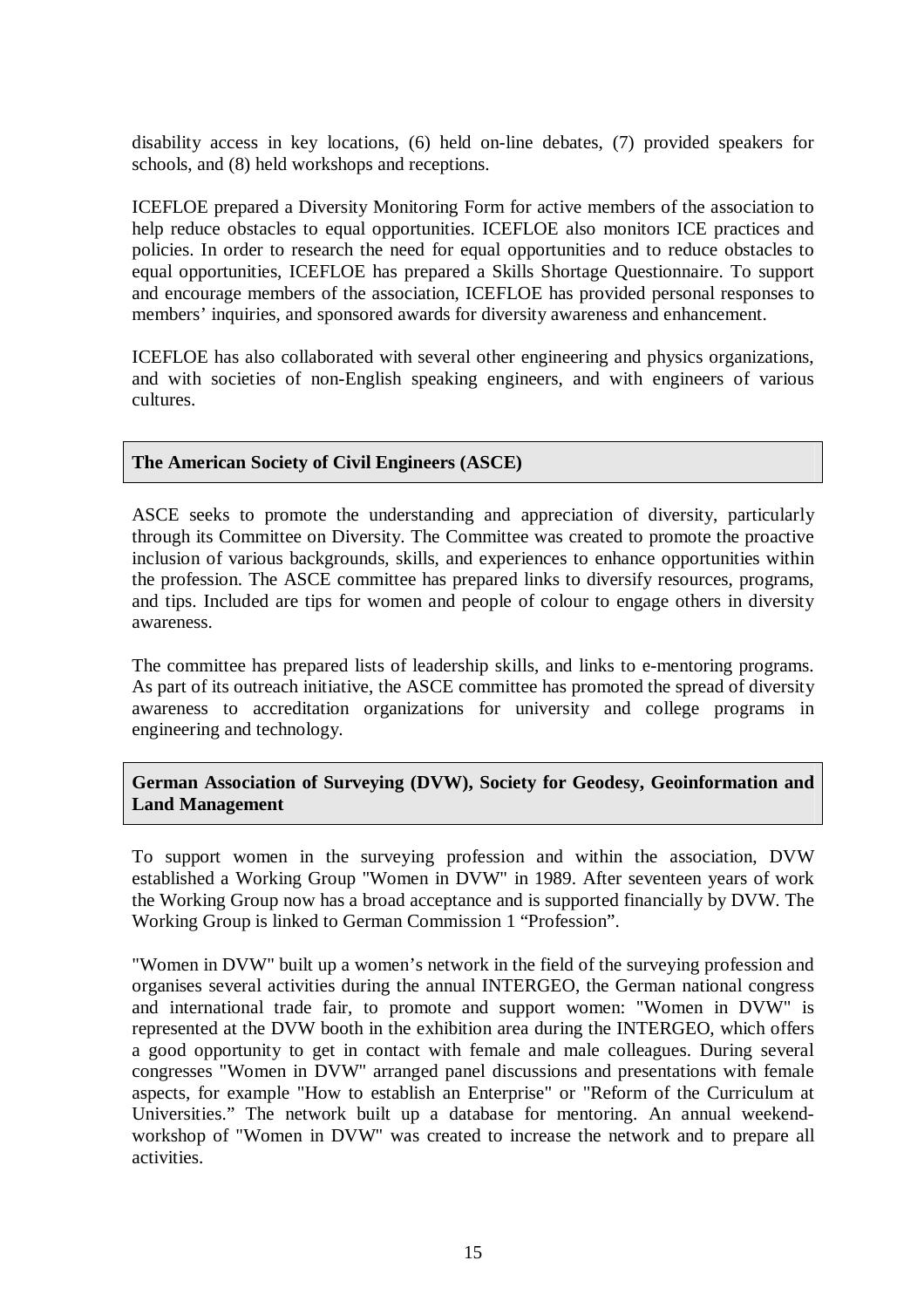DVW determined guidelines in 2005 to support students and young professionals in preparation for governmental services. Within the frame of financial resources, DVW finances entire or partially for example the participation at seminars and congresses or for semesters or diploma thesis in foreign countries. Students fees for congresses and seminars as well as membership fees are subsidised.

# **Case Studies and Good Practises at Universities**

## **Affirmative Action – South African case study**

At the University of Cape Town in South Africa (UCT), a number of measures have been adopted to counter the imbalances perpetuated by apartheid and previous colonial systems which have led to various groups being underrepresented in the profession, including Black people who are in the majority in South Africa. One of the approaches is affirmative action as seen in the South African experience. Persons from underrepresented groups are actively "recruited, trained and developed to compete equally and contribute to the development of the company". The process of implementation of affirmative action should be completed within a specified time period and should not be continued indefinitely.

Proactive approaches and resources are needed to address problems faced in affirmative recruitment. Affirmative recruitment in the survey industry is hampered by poor skills/academic base of school-leavers – racially skewed in favour of the white population group due to historic apartheid education discrimination. There is a great shortage of persons from underrepresented groups who are suitably qualified for professional positions. Recruitment and retention of such persons is thus a great problem and lack of commitment to an employer results, often with the non-white/female surveyor jobswapping frequently chasing after the highest salary.

A highly successful support programme has been running for many years for students from educationally disadvantaged backgrounds. This programme adds another year to the degree programme (which is usually 4 years) and is based on high contact levels with students, assistance and mentoring with all aspects of the transition to University, and additional academic tutoring. Some students from rural areas have never ridden a bicycle, seen or used an elevator, and may never have ridden in a passenger car. There are many challenges in teaching highly technical subjects to those who have potential, but have had very little exposure to technology. Some of the students from this programme have gone on to be among the top performers in the Faculty.

The programme at the University of Cape Town, as well as the local branch of the Institute, has endeavoured over the past years to be as inclusive as possible in social functions. Such issues as finding sponsorship for alcoholic as well as non-alcoholic drinks at functions, catering for different food preparation requirements such as Halaal, and making sure that activities include women on an equal footing to men, are areas which have improved. Increasingly, organisations involved with Geomatics are becoming conscienitized to such issues.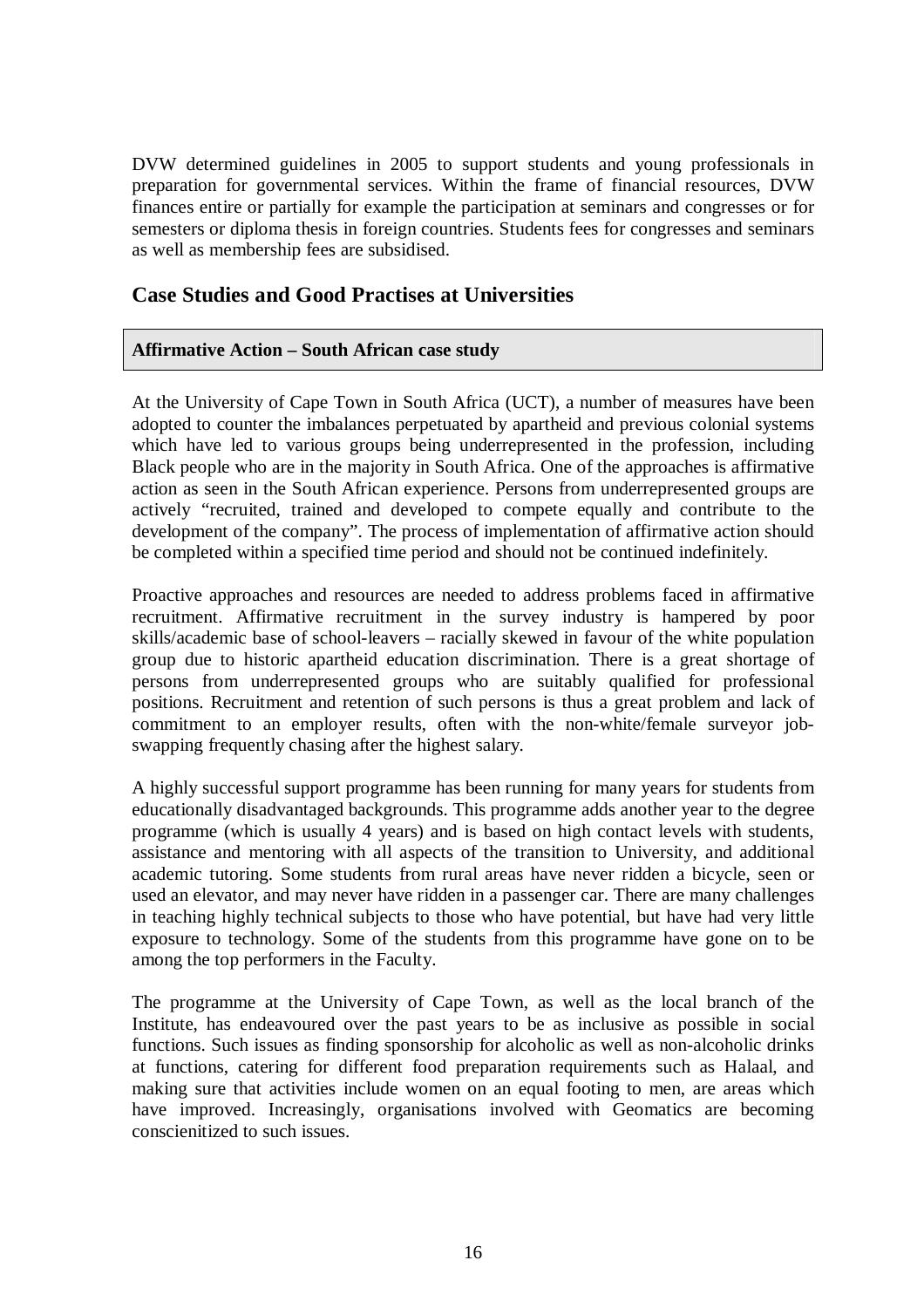#### **Addressing Gender Imbalance through Equal Opportunity Policy – Australia**

In 1997, the School of Spatial Sciences, Curtin University, Perth, Australia was awarded the Equal Opportunity prize for its initiatives to address gender imbalance amongst its staff and students by two ground-breaking appointments of female staff. The present female male ratio of the School's staff is higher than that typically found within the surveying and mapping industry. In addition, equal employment opportunity initiatives aimed at increasing diversity have meant that of the 13 full-time academic staff members employed by the School in 1996, the countries represented included Argentina, Australia, China, Greece, the United Kingdom and the United States of America. The School of Spatial Sciences has taken the initiative of advertising vacant positions as widely as possible. (Graham D Lodwick, Australia, FIG Under-represented Groups Newsletter 1/98)

To address the inadequate gender ratio in its courses, the School produced a promotional video "Make your Mark". The translation of the School video by means of dubbing into languages other than English is another possibility. The video represents a significant milestone in attempts to improve the number of females in non-traditional areas of study. In the surveying industry, this is the first video specifically targeted towards this objective and was funded by a Curtin University Equity and Access grant and serves to internationally recruit the best persons available while adhering to Equal Employment Opportunities (EEO) guidelines. The School also rewards the efforts of EEO target groups and conducts an annual prize giving ceremony awarding prizes for special achievement.

#### **Encouraging Girls and Young Women to Choose a Technical Career – German Case Study**

This is a project, founded by the equal opportunity officers of four universities of applied sciences (FH) in the Northwest of Lower Saxony, Germany, in 1993: FH Oldenburg, FH Osnabrück, FH Ostfriesland and FH Wilhelmshaven. It is funded by the Ministry of Science and Culture in Lower Saxony. The project organises one week Summer Schools for girls ages 16 and up to encounter natural sciences and engineering. The concept is to offer hands on experiences as well as lectures, guided tours and panel discussions with positive role models: female students and practitioners. In some Summer Schools Job Shadowing or Worksite Tours are also made possible for the "practice students". In addition special 2-3 day courses on selected subjects are organised during spring and fall vacations, e.g. geoinformatics, physics, mathematics and environmental engineering (especially active in developing this module.

FH Oldenburg (together with Carl von Ossietzky University Oldenburg) offers Open Houses at the university of applied sciences especially for young women (especially active in developing this module: FH Wilhelmshaven) offers career guidance classes for groups of schoolgirls, that are being held at the schools(11th trough 13th grade), providing insights into professional life in science and engineering (especially active in developing this module: FH Osnabrück) founded women's networks of professionals in multiple fields of engineering and business (especially active in developing this module: FH Oldenburg) offers further education for female engineers, who readmit the workplace after a family